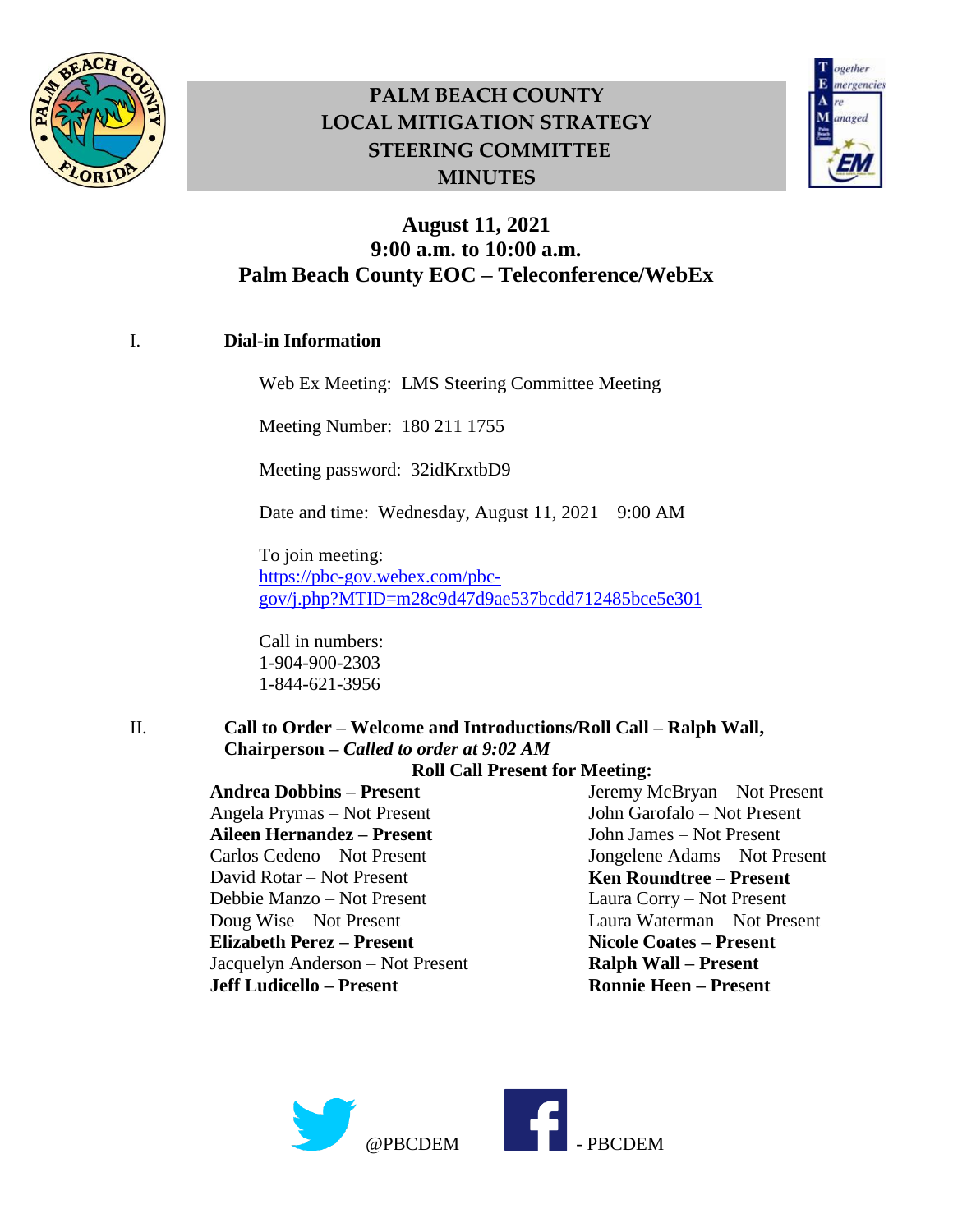



### III. **LMS Steering Committee Member update – Ronnie Heen, PBC DEM**

We don't have representatives for some sectors. Going to send out an email to see if we can get some recommendations for these roles. We should have 15 members. The ones that are missing from this area, I'd like to ask if the SC would like to make recommendations and if not I will be reaching out to see if there are members in those sectors who would like the role. The sectors are:

- Healthcare
- College/University
- Non-Profit
- Private  $(2 \text{ members})$

I would like to fill those roles sooner than later so we can get them involved in the SC.

**Elizabeth**: My understanding is that I'm one of the private reps because I'm not with any of the government entities. So I'm filling one of those private spots.

That email will be sent out after the meeting.

IV. **Discussion regarding Fall PPL Submission Period – Ronnie Heen, PBC DEM** The last cycle we did was in March, then we went two weeks to review, and two weeks to evaluate the projects, and then two weeks to pass all the projects. I recommend that we start at the end of September. Sept  $22<sup>nd</sup>$  to Oct  $6<sup>th</sup>$  for project submission.. That would give everyone time to apply. Oct  $6<sup>th</sup>$  to the 13<sup>th</sup> I would give myself time to get it ready for the evaluation committee. Oct  $13<sup>th</sup>$  to Oct  $27<sup>th</sup>$ we would give the evaluations committee time to review the projects. Nov 3<sup>rd</sup> we will go over the evaluation scoring.

**Ralph**: we should let people know that they don't have to wait till 9/22 to put in an application. What often happens is that on 10/06 about 20 people will try to put in projects. What happened last time is that we started in the morning and we ran out of time

**Ronnie**: Yes I'm going to try to communicate that message effectively during the next working group meeting and let them know.

**Ralph**: Even before the meeting we can give them the dates and let them know that they can start submitting material and the application as soon as possible. I know we are working on a revision on a slide show on how to submit the application. How are we doing on that?

**Ronnie**: I'm going to rework the instructions for application submission. I should be able to push that out to the working group in the next two weeks. So we can look at the information and discuss it at the next meeting. And we can

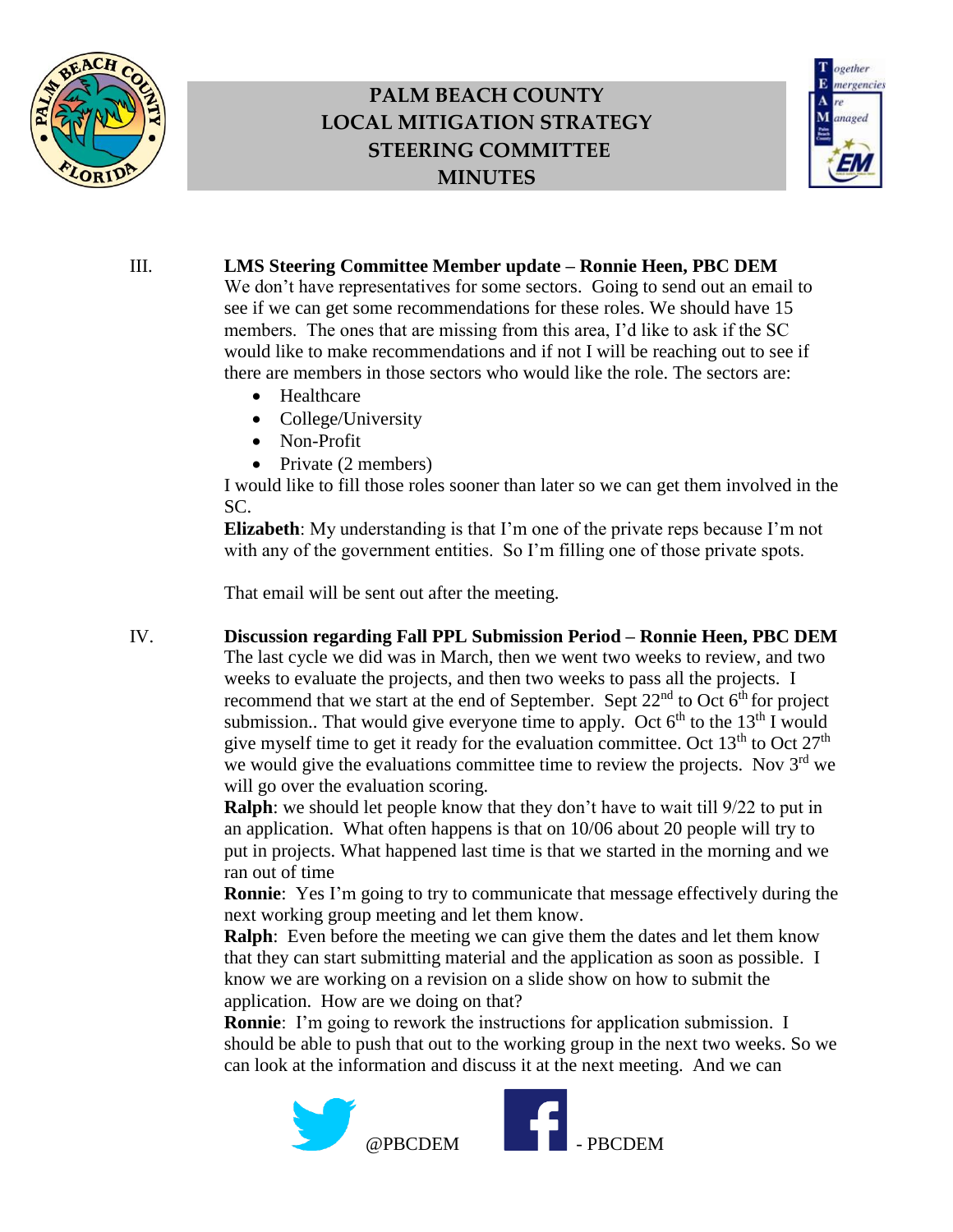



reiterate that you can submit your project at any time but it won't be evaluated till we meet for evaluations.

*Vote to make the dates official. Motion passes (Ken for first, Nicole seconds) for dates at 9:15 AM.*

### V. **Updates to the draft PPI document – Ronnie Heen, PBC DEM**

In the process of updating the flood information. It's a large document that will be incorporated in the LMS. Will be speaking with Craig who will be providing information on the insurance and insurance numbers for the county. Working with the CRS group to get that document to the BOCC so we can have a new document by the end of the year.

#### VI. **LMS Revisions Committee – Ronnie Heen, PBC DEM**

We had a meeting last week and we were discussing verbiage that we would like to change that would make it easier for those who are submitting their projects and will also make it easier for the evaluators. It will be the most updated and will have the most impact.

**Ralph**: Do we have to adopt the revision within the LMS group? **Ronnie**: The whole LMS will be updated starting next year.

**Ralph**: When we do get this most recent update, we got one of the highest ratings for an LMS update. We went through a very rigorous project. A flood plain management update. It was a ten point process and it needs to be documented very carefully. There are going to be a lot of demands on us for us to meet that criteria. It will be helpful if you review the manual and look at the flood plain management updates. That really paid off for us.

**Ronnie**: That's the guidance I have been utilizing. We are following our steps, we are documenting the meetings. I am asking the public to be a part of our meetings. We don't have in person meetings where people can attend but if anyone is interested they can reach out to me and I can add them to the meeting. **Ralph**: The PPI has defined steps but the flood plain management plan also has ten steps that need to be followed. The PPI and the flood plain plan. We have to meet the criteria on both of those.

**Ronnie**: I will break down what those ten steps are for the next meeting so people will know what they are when we are asking for information to meet that criteria.

**Aileen**: If you are drafting a PPI that's going into the LMS, will all municipalities be able to get credit for the PPI LMS?

**Ralph**: The PPI is for the Palm Beach County LMS. The PPI is under the PBC CRS program and it's helped them to maintain that get a classified rating. I just want us to understand the distinction between the two the PPI and the flood plain